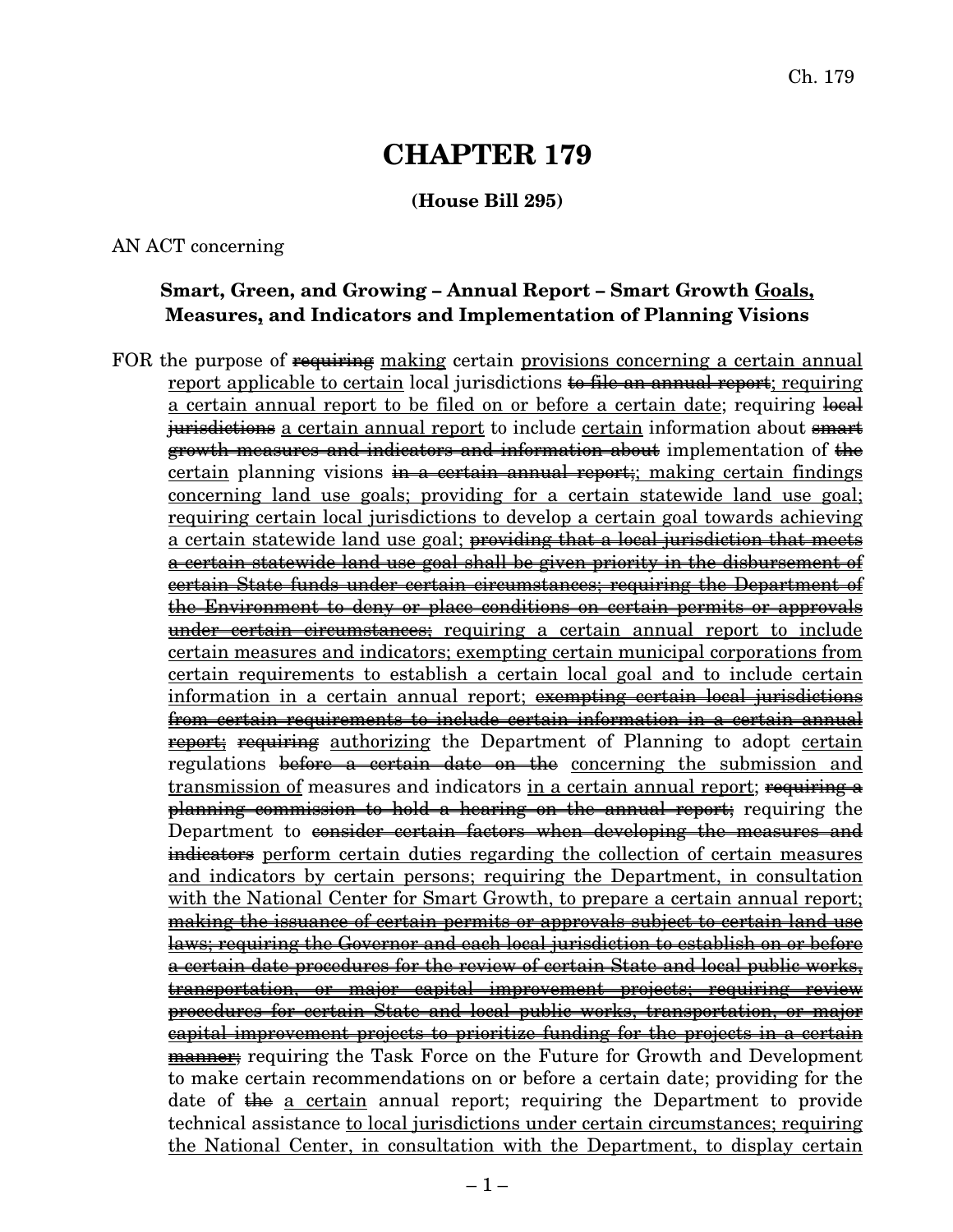information on a certain website; defining certain terms; and generally relating to annual reports and smart growth goals, measures, and indicators.

BY repealing and reenacting, with amendments, Article 66B – Land Use Section 1.02, 2.13, and 3.09 Annotated Code of Maryland (2003 Replacement Volume and 2008 Supplement)

#### BY adding to

Article 66B – Land Use Section 3.10 Annotated Code of Maryland (2003 Replacement Volume and 2008 Supplement)

#### BY repealing and reenacting, with amendments,

Article – Environment Section  $4-103(a)$ ,  $4-204(a)$ , and  $9-324(a)$ Annotated Code of Maryland (2007 Replacement Volume and 2008 Supplement)

BY repealing and reenacting, with amendments,

Article – State Finance and Procurement Section 5–7A–02(e) Annotated Code of Maryland (2006 Replacement Volume and 2008 Supplement)

#### Preamble

WHEREAS, Advancement of public policy objectives like Smart and Sustainable Growth are helped by the application and analysis of broadly accepted and reliable information about land use goals, indicators, trends, forecasts, and metrics; and

WHEREAS, Despite its critical importance, limited comprehensive quantitative information exists to measure how Maryland is growing at the State, regional, and, at times, local levels. While some measures and indicators exist statewide, additional ones are needed; and

WHEREAS, BayStat is charged with tracking and assessing the progress of governmental programs to improve the health of the Chesapeake Bay, tracking and assessing the enforcement of laws and regulations to curb the pollution of the Chesapeake Bay, providing a forum for the exchange and continuous analysis of data that will generate new insights for cleaning up the Chesapeake Bay, and identifying and making recommendations for the establishment of measurable goals in the process of Chesapeake Bay restoration; and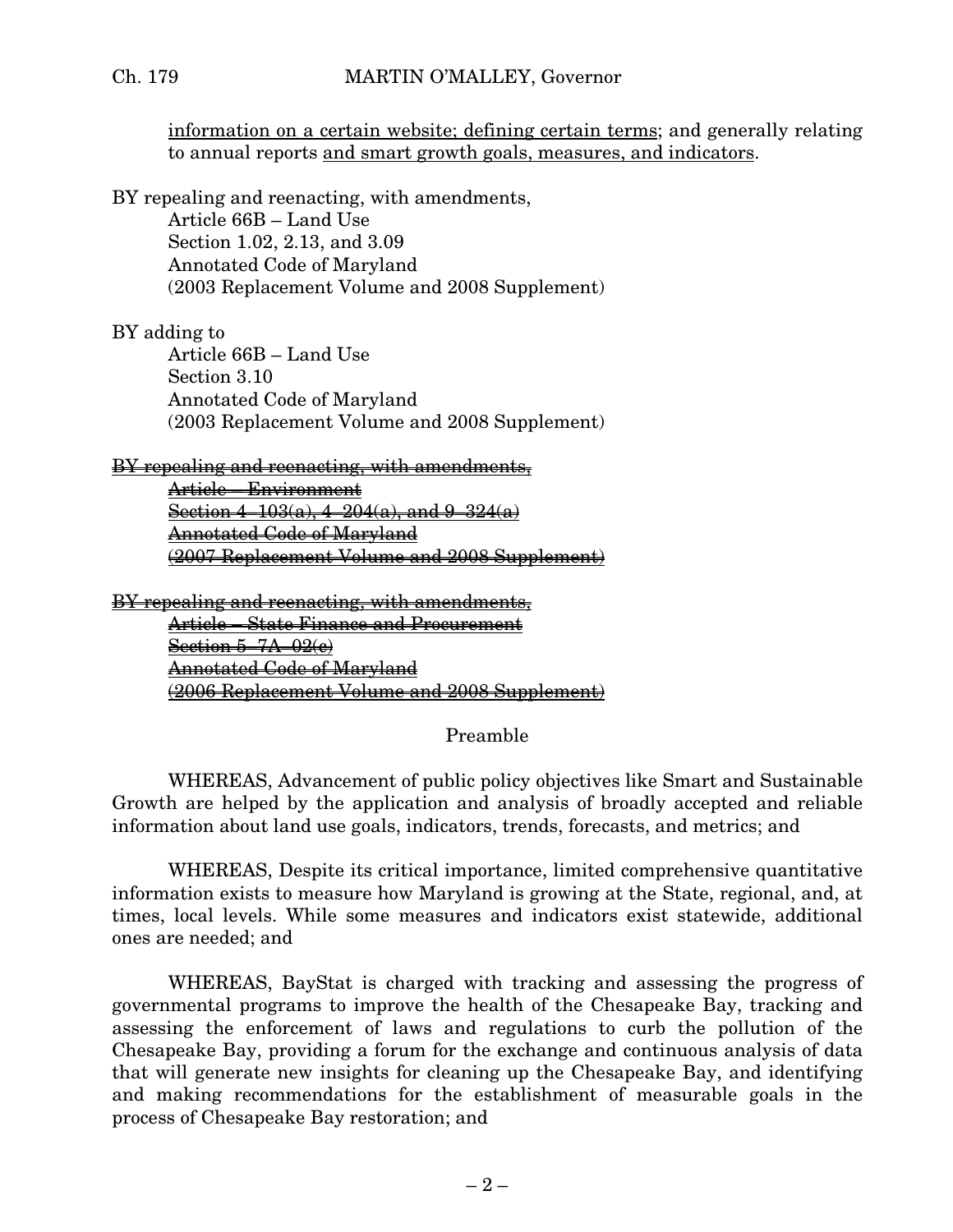WHEREAS, The National Center for Smart Growth Research and Education at the University of Maryland College Park was established to provide leadership and State assistance through research, education, and service on issues pertinent to Smart Growth and is a repository for State, local, and comparative national data on land use issues and regularly collects data from the State, local governments, other states, the federal government, and the private sector; and

WHEREAS, Better quantitative information about land use goals, indicators, trends, forecasts, and metrics will assist the State and local governments in their efforts to provide accurate and timely data to the public and policymakers for informational purposes and tracking efforts at BayStat about the efficacy and cost–effectiveness of governmental programs to restore the vitality of the Chesapeake Bay and growth and development patterns; and

WHEREAS, Some indicators or measures are more appropriately collected by the State and some indicators should be collected by local governments; and

WHEREAS, Since 1970, Article 66B, § 3.09 of the Code has required an annual report for all local governments with planning authority except for charter counties; and

WHEREAS, The Task Force on the Future for Growth and Development recommended that the Department of Planning work with local governments and other stakeholders, including the Task Force itself, to jointly develop a set of Smart and Sustainable Growth indicators that can be used at the local, regional, and State levels; now, therefore,

SECTION 1. BE IT ENACTED BY THE GENERAL ASSEMBLY OF MARYLAND, That the Laws of Maryland read as follows:

#### **Article 66B – Land Use**

1.02.

(a) Except as provided in this section, this article does not apply to charter counties.

- (b) The following sections of this article apply to a charter county:
	- (1)  $\S 1.00(i)$  (Definition of "sensitive areas");
	- (2) § 1.01 (Visions);
	- (3)  $§ 1.03$  (Charter county Comprehensive plans);
	- **(4) § 3.09 (ANNUAL REPORT – PREPARATION AND FILING);**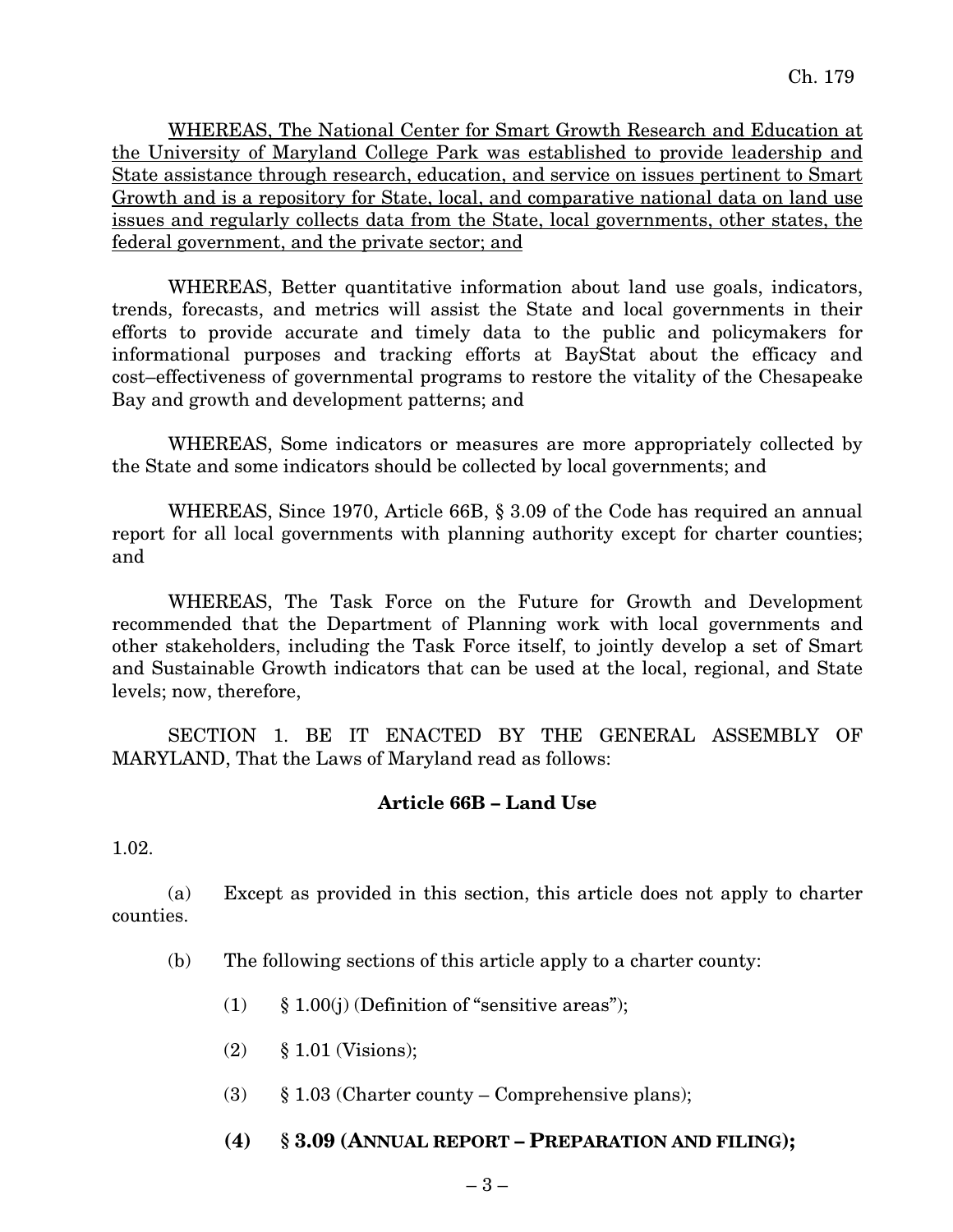## **(5) § 3.10 (ANNUAL REPORT – MEASURES SMART GROWTH GOALS** *GOALS***, MEASURES, AND INDICATORS);**

- $[(4)]$  **(6)** § 4.01(b)(2) (Regulation of bicycle parking);
- $[(5)] (7)$  § 5.03(d) (Easements for burial sites);
- **[**(6)**] (8)** § 7.02 (Civil penalty for zoning violation);
- **[**(7)**] (9)** § 10.01 (Adequate Public Facilities Ordinances);
- **[**(8)**] (10)** § 11.01 (Transfer of Development Rights);
- **[**(9)**] (11)** § 12.01 (Inclusionary Zoning);

**[**(10)**] (12)** Except in Montgomery County or Prince George's County, § 13.01 (Development rights and responsibilities agreements);

**[**(11)**] (13)** For Baltimore County only, § 14.02; and

**[**(12)**] (14)** For Howard County only, § 14.06.1.

(c) This section supersedes any inconsistent provision of Article 28 of the Code.

#### 2.13.

(a) Except as provided in subsection (b) of this section, §§ 3.01 through 8.15 of this article do not apply in Baltimore City.

(b) The following sections of this article apply to Baltimore City:

- (1)  $\&$  1.00(i) (Definition of "sensitive areas");
- (2) § 1.01 (Visions);
- (3)  $\S$  1.03 (Charter county Comprehensive plans);
- **(4) § 3.09 (ANNUAL REPORT – PREPARATION AND FILING);**

## **(5) § 3.10 (ANNUAL REPORT – MEASURES SMART GROWTH GOALS** *GOALS***, MEASURES, AND INDICATORS);**

 $[(4)]$  **(6)** § 4.01(b)(2) (Regulation of bicycle parking);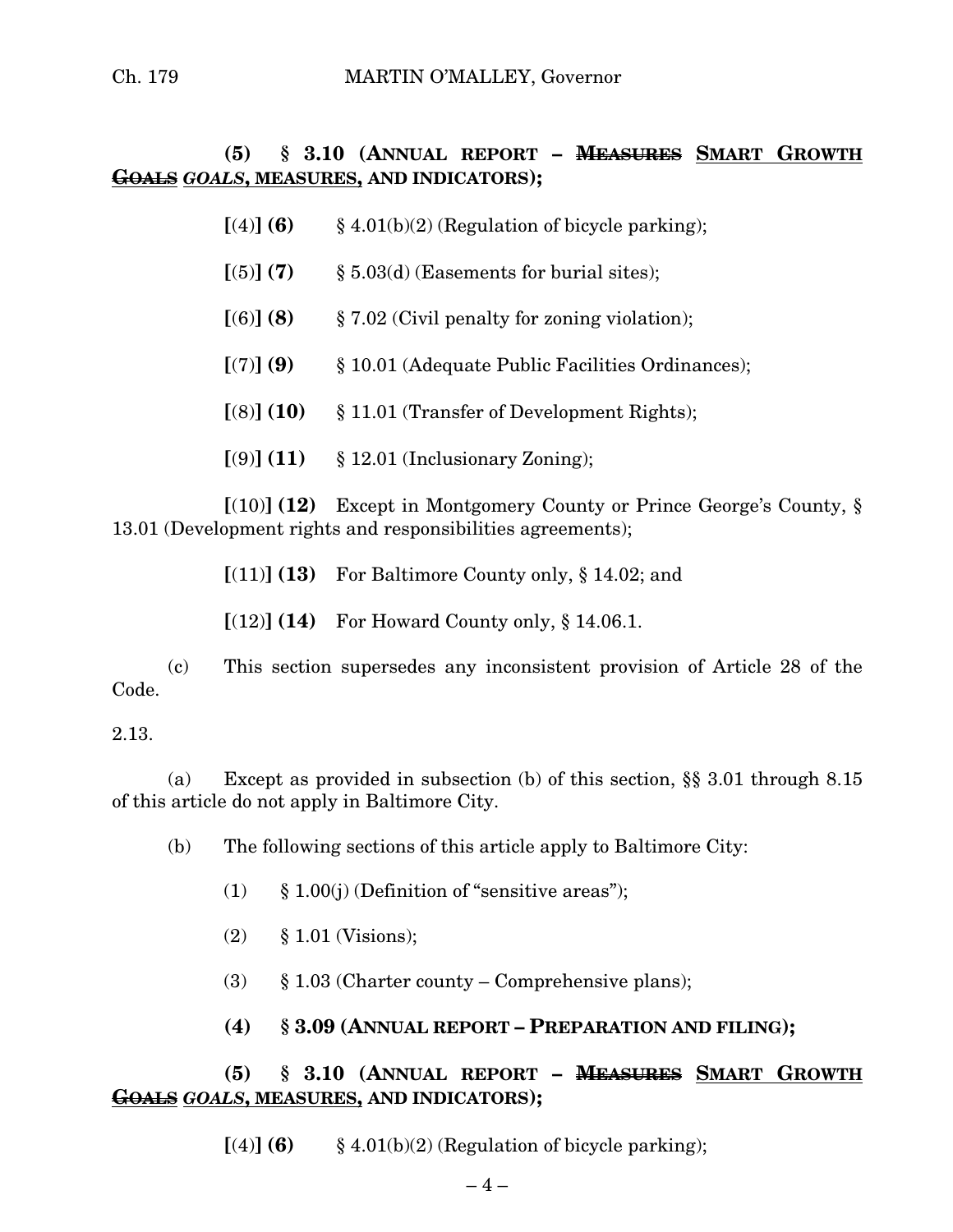| Agreements). |                                 |                                                                       |                                            |        |     |                  |
|--------------|---------------------------------|-----------------------------------------------------------------------|--------------------------------------------|--------|-----|------------------|
|              |                                 |                                                                       | $[(10)] (12) \; \S 13.01$ (Development)    | Rights | and | Responsibilities |
|              |                                 | $[ (9) ]$ $(11)$ § 12.01 (Inclusionary Zoning); and                   |                                            |        |     |                  |
|              |                                 | $[(8)] (10) \quad \text{\$ } 11.01$ (Transfer of Development Rights); |                                            |        |     |                  |
|              | $[(7)]$ (9)                     | § 10.01 (Adequate Public Facilities Ordinances);                      |                                            |        |     |                  |
|              | [(6)] (8)                       | $\S 7.02$ (Civil penalty for zoning violation);                       |                                            |        |     |                  |
|              | $\left[ \text{(5)} \right]$ (7) |                                                                       | $\S 5.03(d)$ (Easements for burial sites); |        |     |                  |

3.09.

#### **(A) IN THIS SECTION, "PLANNING COMMISSION" INCLUDES A PLANNING COMMISSION OR BOARD ESTABLISHED UNDER ARTICLE 25A OR ARTICLE 28 OF THE CODE.**

**[**(a)**] (B)** A planning commission shall prepare, adopt, and file an annual report**, ON OR BEFORE MARCH JULY 1 OF EACH YEAR FOR THE PREVIOUS CALENDAR YEAR,** with the local legislative body.

**[**(b)**] (C)** The annual report shall:

(1) Index and locate on a map all changes in development patterns which occurred during the period covered by the report, including land use, transportation, community facilities patterns, zoning map amendments, and subdivision plats;

- (2) State whether these changes are or are not consistent with:
	- (i) Each other;
	- (ii) The recommendations of the last annual report;
	- (iii) The adopted plans of the local jurisdiction;
	- (iv) The adopted plans of all adjoining local jurisdictions; and

(v) The adopted plans of State and local jurisdictions that have responsibility for financing or constructing public improvements necessary to implement the local jurisdiction's plan; **[**and**]**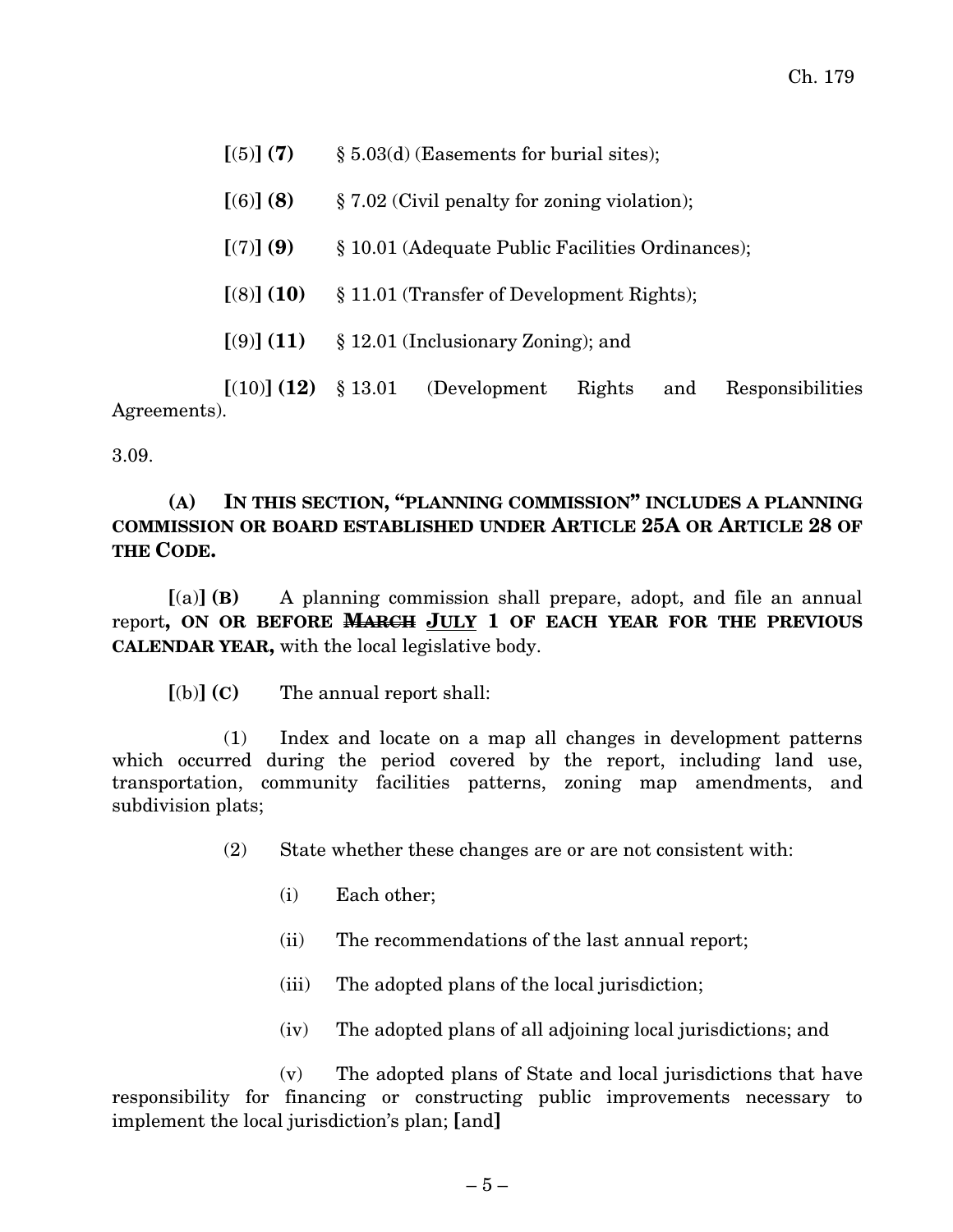(3) Contain statements and recommendations for improving the planning and development process within the local jurisdiction**; AND**

**(4) STATE WHICH ORDINANCES OR REGULATIONS HAVE BEEN ADOPTED OR CHANGED TO IMPLEMENT THE VISIONS IN § 1.01 OF THIS ARTICLE AS REQUIRED UNDER § 1.03(E) OR § 4.09 OF THIS ARTICLE**.

**(D) (1) THE PLANNING COMMISSION SHALL HOLD A PUBLIC HEARING ON THE ANNUAL REPORT WITHIN 60 DAYS AFTER THE REPORT HAS BEEN SUBMITTED TO THE LOCAL LEGISLATIVE BODY.**

**(2) (I) THE PUBLIC HEARING SHALL INCLUDE AN OPPORTUNITY FOR CITIZENS TO COMMENT ON THE REPORT.**

**(II) THE PUBLIC HEARING REQUIRED UNDER PARAGRAPH (1) OF THIS SUBSECTION MAY BE COMBINED WITH A REGULARLY SCHEDULED MEETING OF THE PLANNING COMMISSION.**

#### **(3) THE DEPARTMENT OF PLANNING MAY SUBMIT COMMENTS ON THE REPORT.**

 $[(c)] \leftarrow (E)$  **(D)** The local legislative body shall review the annual report and direct that any appropriate and necessary studies and other actions be undertaken to insure the continuation of a viable planning and development process.

 $[(d)] \leftarrow (E) (1)$  The annual report shall be made available for public inspection.

(2) A copy of the report shall be mailed to the Secretary of the Department of Planning.

## **(3) THE DEPARTMENT OF PLANNING MAY SUBMIT COMMENTS ON THE REPORT.**

**3.10.**

**(A) (1) IN THIS SECTION, THE FOLLOWING WORDS HAVE THE MEANINGS INDICATED.**

**(2) "INCREMENTAL PROGRESS" MEANS AN INCREASE IN THE PERCENTAGE OF RESIDENTIAL GROWTH LOCATED WITHIN A PRIORITY FUNDING AREA AND A DECREASE IN THE PERCENTAGE OF NEW DEVELOPED ACRES LOCATED IN PRIORITY PRESERVATION AREAS AND GREEN INFRASTRUCTURE AREAS.**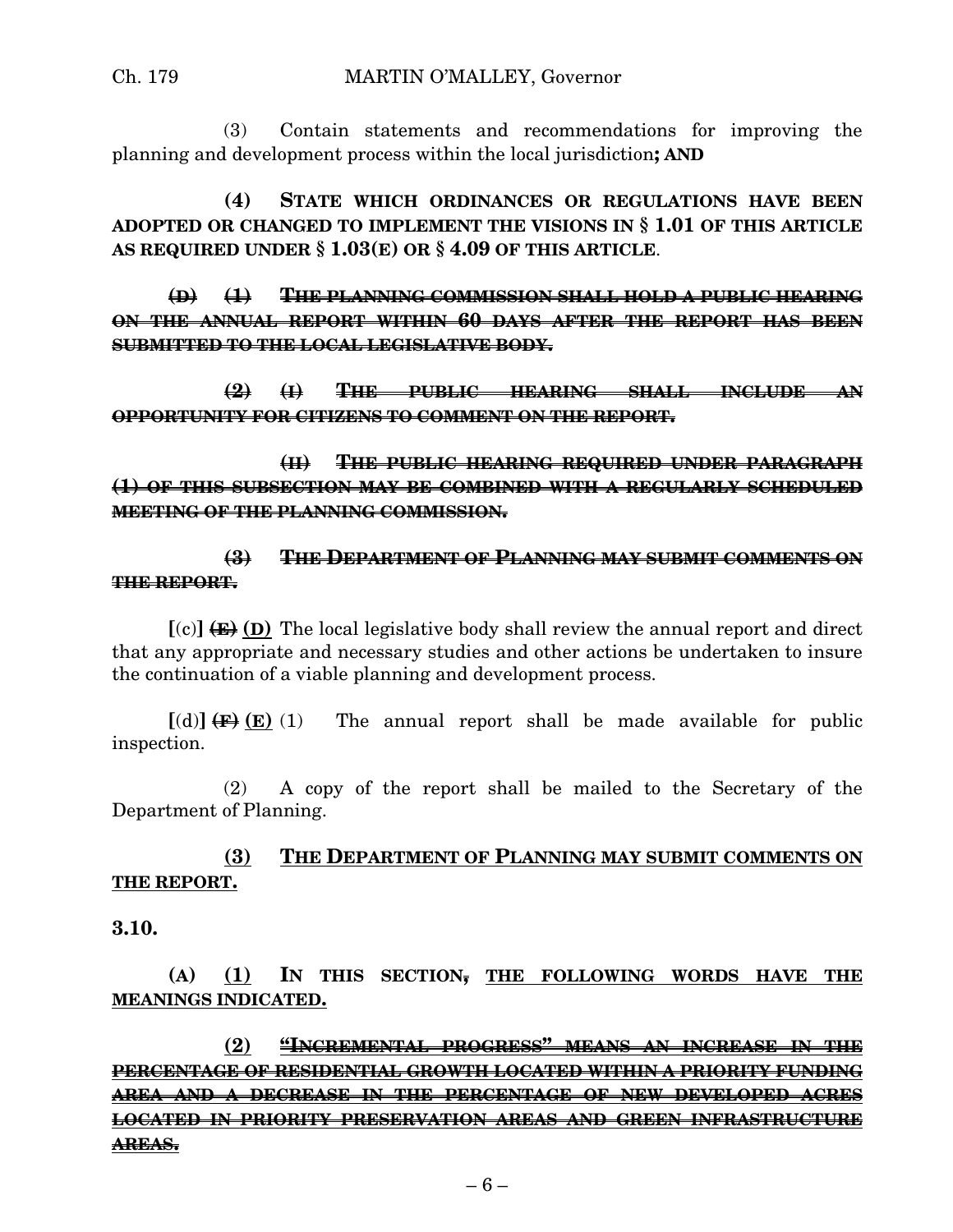**(3) "NATIONAL CENTER" MEANS THE NATIONAL CENTER FOR SMART GROWTH RESEARCH AND EDUCATION AT THE UNIVERSITY OF MARYLAND COLLEGE PARK.**

**(4)** *(3)* **"PRIORITY PRIORITY FUNDING AREA" HAS THE MEANING STATED IN § 5–7B–02 OF THE STATE FINANCE AND PROCUREMENT ARTICLE.**

## **(B) (1) THE GENERAL ASSEMBLY FINDS THAT:**

**(I) IN ADDITION TO REPORTING ON PAST LAND USE INDICATORS AND MEASURES, LOCAL JURISDICTIONS SHOULD STRIVE TO ACHIEVE FUTURE LAND USE GOALS THAT IMPLEMENT AND ACHIEVE THE VISIONS IN § 1.01 OF THIS ARTICLE;**

**(II) A STATEWIDE LAND USE GOAL THAT EMBODIES THE VISIONS IN § 1.01 OF THIS ARTICLE AND SMART AND SUSTAINABLE GROWTH SHOULD BE ESTABLISHED;**

**(III) THE VISIONS IN § 1.01 OF THIS ARTICLE WILL NOT BE REALIZED UNLESS LOCAL JURISDICTIONS SET THEIR OWN GOAL TO MAKE INCREMENTAL PROGRESS TOWARDS ACHIEVING A STATEWIDE LAND USE GOAL; AND**

**(IV) RESOURCES ARE NECESSARY TO ACHIEVE A STATEWIDE GOAL, INCLUDING FUNDING NECESSARY FOR INFRASTRUCTURE INSIDE THE PRIORITY FUNDING AREAS AND LAND PRESERVATION OUTSIDE THE PRIORITY FUNDING AREAS.**

## **(2) THE STATEWIDE LAND USE GOAL IS THAT:**

**(I) 80% OF RESIDENTIAL GROWTH BE LOCATED WITHIN PRIORITY FUNDING AREAS; AND**

**(II) NOT MORE THAN 5% OF NEW DEVELOPED ACRES ARE LOCATED IN PRIORITY PRESERVATION AREAS AND GREEN INFRASTRUCTURE AREAS**

*(I) THE STATEWIDE LAND USE GOAL IS TO INCREASE THE CURRENT PERCENTAGE OF GROWTH LOCATED WITHIN THE PRIORITY FUNDING AREAS AND TO DECREASE THE PERCENTAGE OF GROWTH LOCATED OUTSIDE THE PRIORITY FUNDING AREAS.*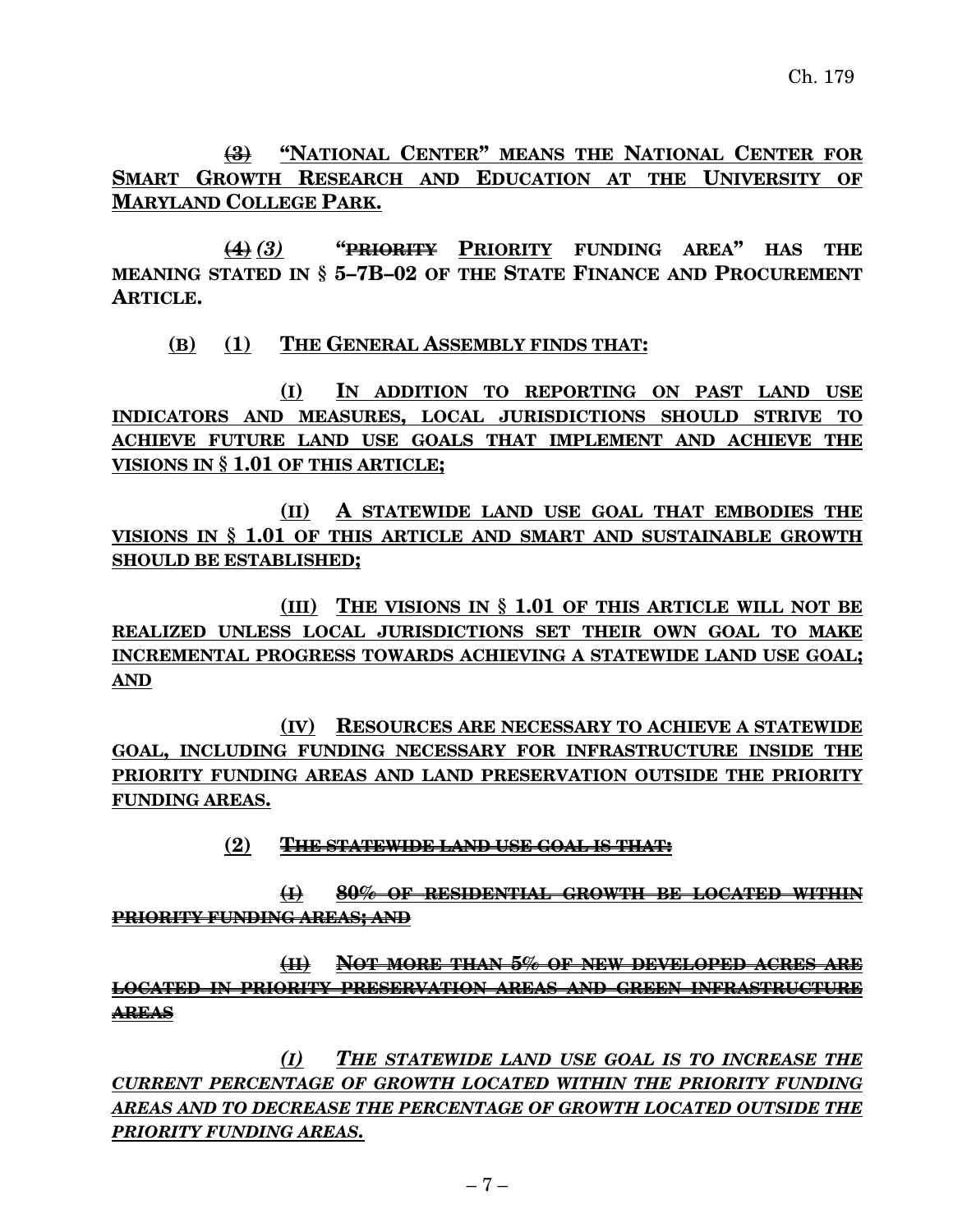## *(II) LOCAL JURISDICTIONS SHALL DEVELOP A PERCENTAGE GOAL TOWARDS ACHIEVING THE STATEWIDE GOAL***.**

**(3) EXCEPT AS PROVIDED UNDER PARAGRAPH (7) OF THIS SUBSECTION, LOCAL JURISDICTIONS THAT DO NOT MEET THE STATEWIDE LAND USE GOAL IN PARAGRAPH (2) OF THIS SUBSECTION SHALL DEVELOP A PERCENTAGE GOAL FOR INCREMENTAL PROGRESS TOWARDS ACHIEVING THE STATEWIDE LAND USE GOAL BY 2012 AND EVERY 3 YEARS THEREAFTER.**

**(4) EXCEPT AS PROVIDED UNDER PARAGRAPHS (7) AND (8) OF THIS SUBSECTION, A LOCAL JURISDICTION THAT MEETS THE STATEWIDE LAND USE GOAL OR MAKES INCREMENTAL PROGRESS TOWARD THE STATEWIDE LAND USE GOAL AT THE RATE OF AT LEAST 5% EVERY 3 YEARS SHALL BE GIVEN PRIORITY IN THE DISBURSEMENT OF THE STATE FUNDS THAT ARE PROVIDED FOR GROWTH–RELATED PROJECTS, AS DEFINED IN § 5–7B–01(C) OF THE STATE FINANCE AND PROCUREMENT ARTICLE.**

**(5) EXCEPT AS PROVIDED UNDER PARAGRAPHS (7) AND (8) OF THIS SUBSECTION AND SUBJECT TO PARAGRAPH (6) OF THIS SUBSECTION, IF A LOCAL JURISDICTION FAILS TO DEMONSTRATE INCREMENTAL PROGRESS TOWARD THE STATEWIDE LAND USE GOAL, THE DEPARTMENT OF THE ENVIRONMENT SHALL DENY OR PLACE CONDITIONS ON THE FOLLOWING PERMITS OR APPROVALS FOR PROPOSED PROJECTS OUTSIDE PRIORITY FUNDING AREAS:**

**(I) A GRADING PERMIT FOR DEVELOPMENT DISTURBING 40,000 SQUARE FEET OR MORE, AUTHORIZED UNDER § 4–103 OF THE ENVIRONMENT ARTICLE;**

**(II) APPROVAL OF A STORMWATER MANAGEMENT PLAN FOR DEVELOPMENT DISTURBING 40,000 SQUARE FEET OR MORE, AUTHORIZED UNDER § 4–204 OF THE ENVIRONMENT ARTICLE;**

**(III) A GENERAL DISCHARGE PERMIT FOR STORMWATER RELATED TO CONSTRUCTION ACTIVITIES DISTURBING ONE OR MORE ACRES OF LAND, AUTHORIZED UNDER § 9–324 OF THE ENVIRONMENT ARTICLE;**

**(IV) AN INDIVIDUAL DISCHARGE PERMIT FOR STORMWATER RELATED TO CONSTRUCTION ACTIVITIES DISTURBING ONE OR MORE ACRES OF LAND, AUTHORIZED UNDER § 9–324 OF THE ENVIRONMENT ARTICLE; AND**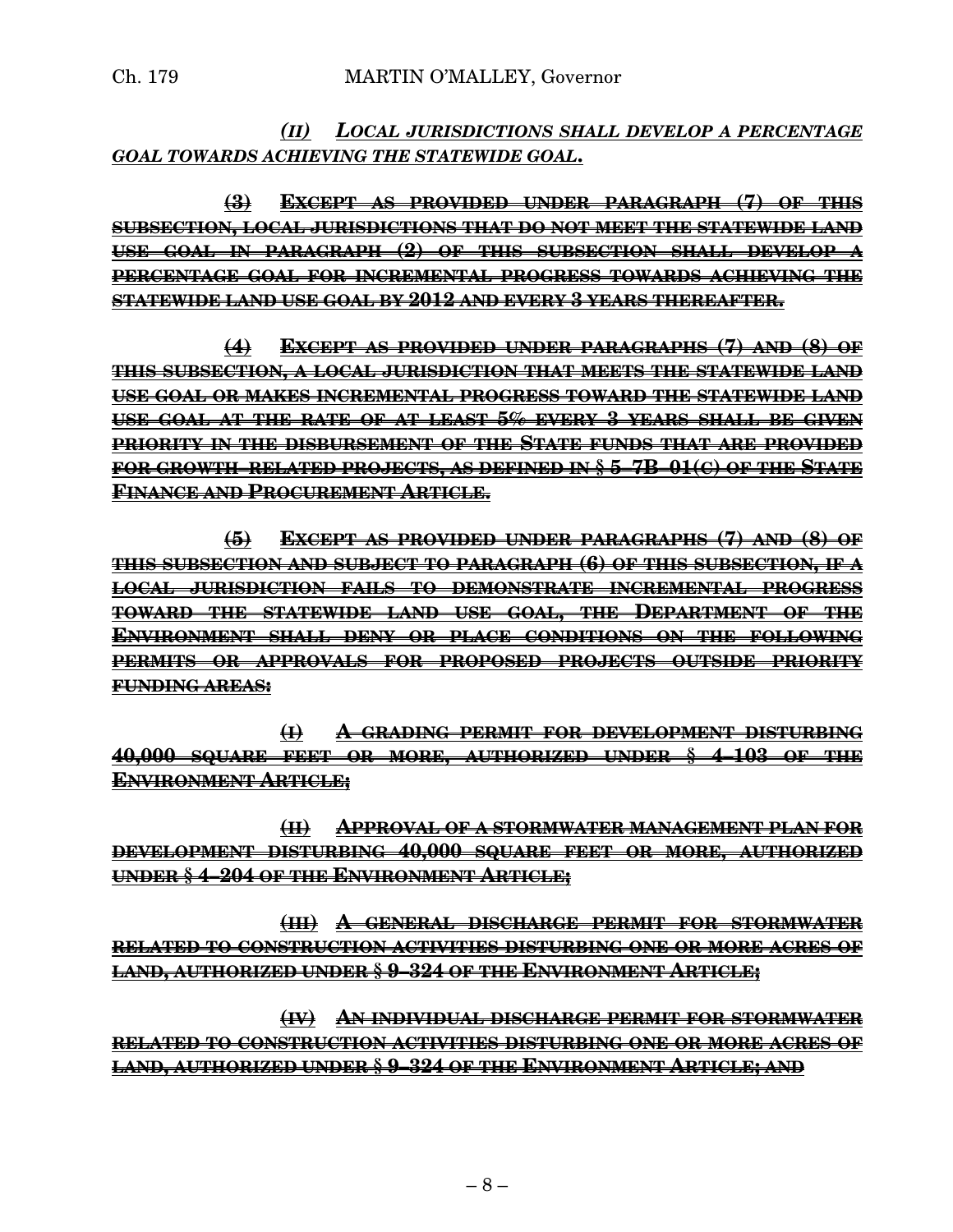**(V) APPROVAL OF AN AMENDMENT TO A COUNTY WATER AND SEWERAGE PLAN THAT WOULD FACILITATE THE EXPANSION OF PUBLIC OR COMMUNITY WATER OR SEWER SERVICE.**

**(6) A CONDITION PLACED ON A PERMIT OR APPROVAL LISTED IN PARAGRAPH (5) OF THIS SUBSECTION SHALL BE DESIGNED IN CONSULTATION WITH THE DEPARTMENT OF PLANNING TO ENSURE THAT THE ACTIVITY FOR WHICH THE PERMIT OR APPROVAL IS SOUGHT IS NOT INCOMPATIBLE WITH SATISFYING THE LOCAL GOAL DEVELOPED UNDER PARAGRAPH (3) OF THIS SUBSECTION.**

**(7) PARAGRAPHS (3), (4), AND (5) OF THIS SUBSECTION DO NOT APPLY:**

**(I) TO A LOCAL JURISDICTION THAT ISSUES FEWER THAN 50 BUILDING PERMITS FOR NEW RESIDENTIAL UNITS PER YEAR; OR**

**(II) TO A MUNICIPAL CORPORATION IF ALL LAND WITHIN THE BOUNDARIES OF THE MUNICIPAL CORPORATION IS WITHIN A PRIORITY FUNDING AREA.**

**(8) PARAGRAPHS (4) AND (5) OF THIS SUBSECTION DO NOT**

**(I) BEFORE OCTOBER 1, 2012; OR**

**APPLY:**

**(II) IN THE EVENT OF AN URGENT THREAT TO PUBLIC HEALTH OR SAFETY.**

**(9) PARAGRAPHS (4) AND (5) OF THIS SUBSECTION MAY NOT BE CONSTRUED TO AFFECT A DEVELOPMENT PROJECT, INCLUDING THE PLANS FOR THE PROJECT AND ANY SUBSEQUENT PERMITS RELATED TO THOSE PLANS, IF THE PROJECT IS GRANTED FINAL PLAN APPROVAL ON OR AFTER THE DATE ON WHICH THE MOST RECENT ANNUAL REPORT IS FILED BY A LOCAL JURISDICTION DEMONSTRATING INCREMENTAL PROGRESS TOWARD THE STATEWIDE LAND USE GOAL UNDER PARAGRAPH (2) OF THIS SUBSECTION.**

**(B) (C) (1) EXCEPT AS PROVIDED IN PARAGRAPH (2) PARAGRAPHS (2), (3), AND (4)** *(2) AND (3)* **OF THIS SUBSECTION, THE ANNUAL REPORT REQUIRED TO BE FILED UNDER § 3.09 OF THIS ARTICLE SHALL INCLUDE INFORMATION ON THE FOLLOWING MEASURES AND INDICATORS,: IF APPLICABLE, ADOPTED IN ACCORDANCE WITH SUBSECTION (C) OF THIS SECTION.**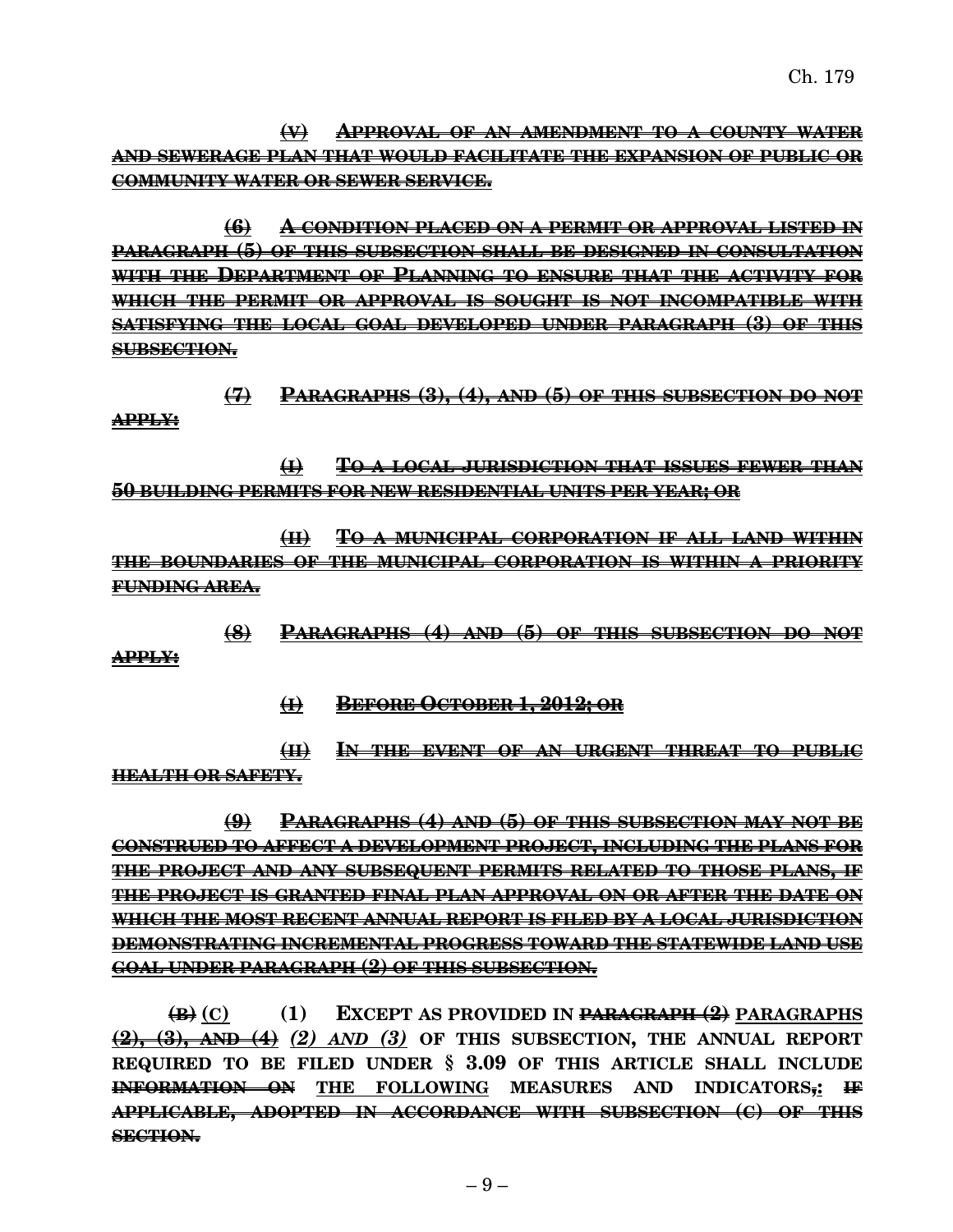## **(I) THE AMOUNT AND SHARE OF GROWTH THAT IS BEING LOCATED INSIDE AND OUTSIDE THE PRIORITY FUNDING AREAS;**

**(II) THE NET DENSITY OF GROWTH THAT IS BEING LOCATED INSIDE AND OUTSIDE THE PRIORITY FUNDING AREAS;**

**(III) THE CREATION OF NEW LOTS AND THE ISSUANCE OF RESIDENTIAL AND COMMERCIAL BUILDING PERMITS INSIDE AND OUTSIDE THE PRIORITY FUNDING AREAS;**

**(IV) THE DEVELOPMENT CAPACITY ANALYSIS, UPDATED ONCE EVERY 3 YEARS OR WHEN THERE IS A SIGNIFICANT CHANGE IN ZONING OR LAND USE PATTERNS;**

**(V) THE NUMBER OF ACRES PRESERVED USING LOCAL AGRICULTURAL LAND PRESERVATION FUNDING, IF APPLICABLE;** *AND*

**(VI) THE DECREASE IN VEHICLE MILES TRAVELED PER**

**CAPITA;**

**(VII) THE INCREASE IN THE PERCENTAGE OF NEW HOUSING UNITS AFFORDABLE TO HOUSEHOLDS EARNING 80% OR LESS OF AREA MEDIAN INCOME AND HOUSEHOLDS EARNING 50% OR LESS OF AREA MEDIAN INCOME;**

**(VIII) THE PRACTICES FOR ENSURING THAT WASTEWATER AND STORMWATER DISCHARGES FROM NEW DEVELOPMENT DO NOT EXCEED THE ASSIMILATIVE CAPACITY OF LOCAL WATER BODIES; AND**

**(IX) THE FOLLOWING INFORMATION ON ACHIEVING THE STATEWIDE GOAL STATED UNDER SUBSECTION (B)(2) OF THIS SECTION:**

- **1. THE LOCAL GOAL;**
- **2. THE TIME FRAME FOR ACHIEVING THE LOCAL**

**GOAL;**

**3. THE RESOURCES NECESSARY FOR INFRASTRUCTURE INSIDE THE PRIORITY FUNDING AREAS AND LAND PRESERVATION OUTSIDE THE PRIORITY FUNDING AREAS; AND**

**4. ANY INCREMENTAL PROGRESS MADE TOWARDS ACHIEVING THE LOCAL GOAL.**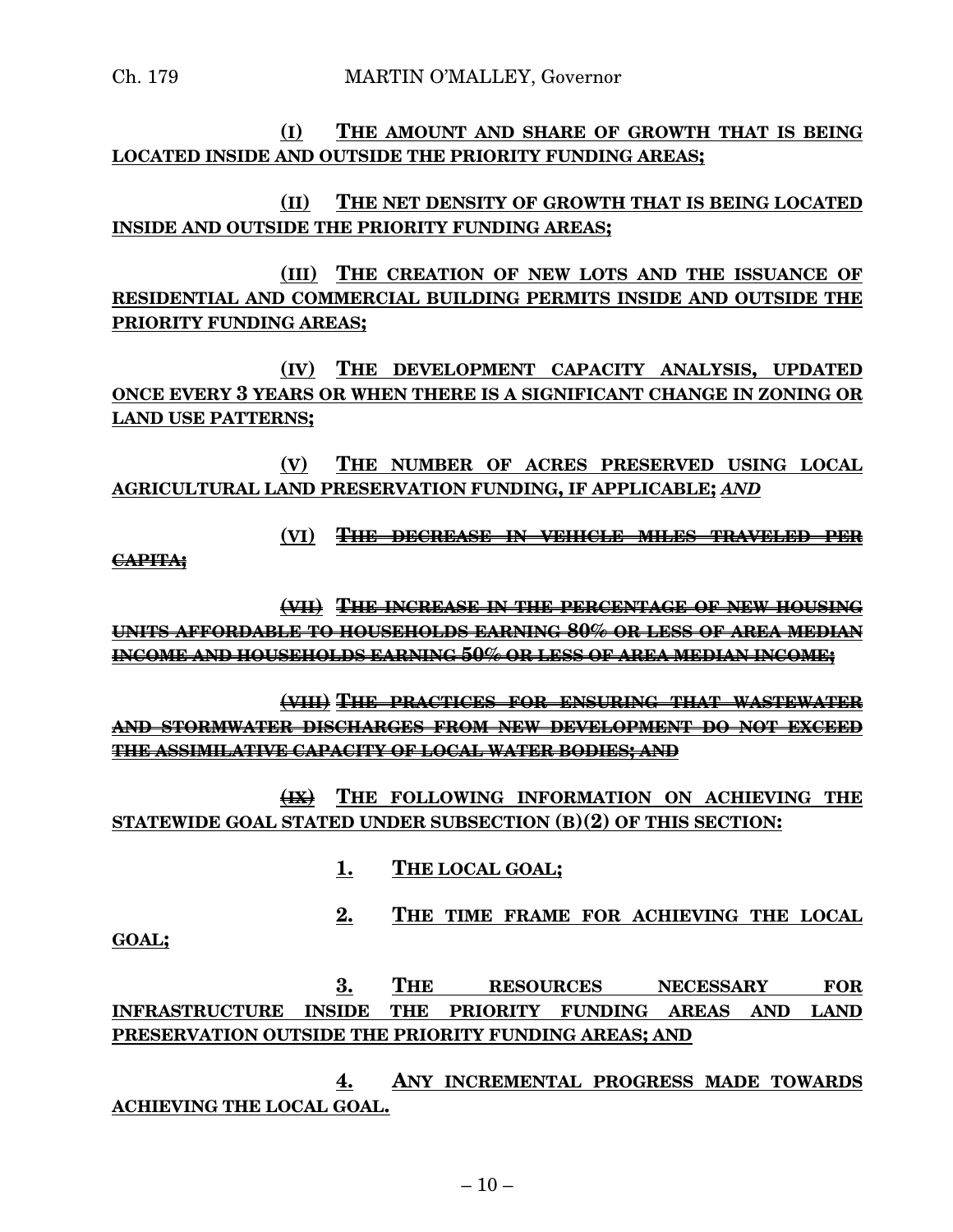**(2) IF ALL LAND WITHIN THE BOUNDARIES OF A MUNICIPAL CORPORATION IS A PRIORITY FUNDING AREA, THE MUNICIPAL CORPORATION IS NOT REQUIRED TO:**

**(I) ESTABLISH A LOCAL GOAL FOR ACHIEVING THE STATEWIDE GOAL STATED UNDER SUBSECTION (B)(2) OF THIS SECTION; OR**

**(II) INCLUDE INFORMATION IN THE ANNUAL REPORT ON A LOCAL GOAL AS REQUIRED UNDER PARAGRAPH(1)(IX)** *(VI)* **OF THIS SUBSECTION.**

**(3) A MUNICIPAL CORPORATION IS NOT REQUIRED TO INCLUDE INFORMATION IN THE ANNUAL REPORT AS REQUIRED UNDER PARAGRAPH (1)(VI) OF THIS SUBSECTION.**

**(2) (4) (I) A COUNTY OR MUNICIPAL CORPORATION THAT ISSUES FEWER THAN 50 BUILDING PERMITS FOR NEW RESIDENTIAL UNITS PER YEAR IS NOT REQUIRED TO INCLUDE INFORMATION IN THE ANNUAL REPORT ON MEASURES AND INDICATORS LISTED UNDER PARAGRAPH (1) OF THIS SUBSECTION.**

**(3) (II) A COUNTY OR MUNICIPAL CORPORATION SHALL PROVIDE THE DEPARTMENT OF PLANNING DOCUMENTATION ANNUALLY THAT LESS THAN 50 BUILDING PERMITS FOR NEW RESIDENTIAL UNITS ARE ISSUED.**

**(C) (D) (1) THE IN ACCORDANCE WITH TITLE 2, SUBTITLE 5 AND TITLE 10, SUBTITLE 1 OF THE STATE GOVERNMENT ARTICLE, THE DEPARTMENT OF PLANNING SHALL MAY ADOPT REGULATIONS THAT IDENTIFY MEASURES AND INDICATORS THAT A LOCAL JURISDICTION IS REQUIRED TO COLLECT AND INCLUDE DETAIL THE MANNER IN WHICH THE MEASURES AND INDICATORS REQUIRED UNDER SUBSECTION (C) OF THIS SECTION ARE SUBMITTED AND TRANSMITTED IN THE ANNUAL REPORT.**

**(2) WHEN DEVELOPING THE MEASURES AND INDICATORS, THE DEPARTMENT OF PLANNING SHALL:**

**(I) TAKE INTO ACCOUNT DIFFERENCES IN LOCAL JURISDICTIONS;**

**(II) CONSIDER MEASURES AND INDICATORS THAT CAN BE USED AT THE LOCAL, REGIONAL, AND STATE LEVEL; AND**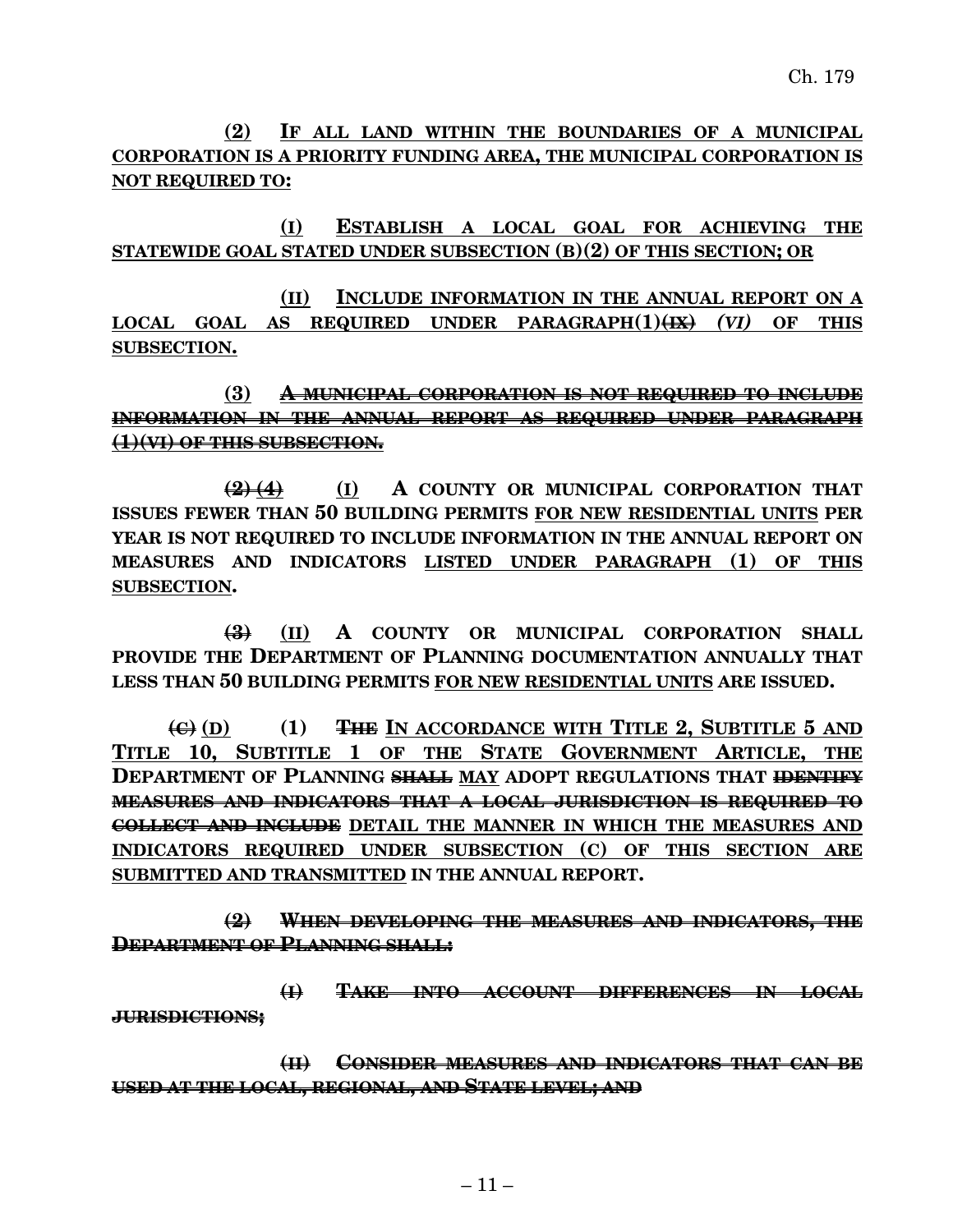**(III) CONSIDER WHICH MEASURES OR INDICATORS MAY BE COLLECTED BY THE STATE AND WHICH MEASURES OR INDICATORS MAY BE COLLECTED BY THE LOCAL JURISDICTION; AND**

**(IV) CONSIDER THE CAPACITY OF THE LOCAL JURISDICTION TO COLLECT THE MEASURERS OR INDICATORS AND THE RELEVANCE OF THE INDICATOR OR MEASURE TO A PARTICULAR JURISDICTION.**

**(2) THE DEPARTMENT OF PLANNING SHALL:**

**(I) DEVELOP MEASURES AND INDICATORS THAT WILL BE COLLECTED BY THE DEPARTMENT; AND**

**(II) CONSIDER WHICH MEASURES OR INDICATORS CAN BE COLLECTED BY THE NATIONAL CENTER.**

**(D) THE MEASURES AND INDICATORS SHALL BE LIMITED TO THE FOLLOWING CATEGORIES OF INFORMATION:**

**(1) THE AMOUNT AND SHARE OF GROWTH THAT IS BEING LOCATED INSIDE AND OUTSIDE THE PRIORITY FUNDING AREAS;**

**(2) THE DENSITY OF GROWTH THAT IS BEING LOCATED INSIDE AND OUTSIDE THE PRIORITY FUNDING AREAS;**

**(3) THE CREATION OF NEW LOTS AND THE ISSUANCE OF BUILDING PERMITS INSIDE AND OUTSIDE THE PRIORITY FUNDING AREAS;**

**(4) THE HOUSING CHOICES, INCLUDING AFFORDABILITY;**

**(5) THE IMPACT OF GROWTH ON THE ENVIRONMENT, INCLUDING LAND, AIR, AND WATER;**

- **(6) AGRICULTURAL PRESERVATION;**
- **(7) DEVELOPMENT CAPACITY ANALYSIS;**
- **(8) THE FISCAL COST OF GROWTH;**
- **(9) THE JOB AND HOUSING BALANCE;**
- **(10) THE IMPACT OF TRANSPORTATION ON GROWTH;**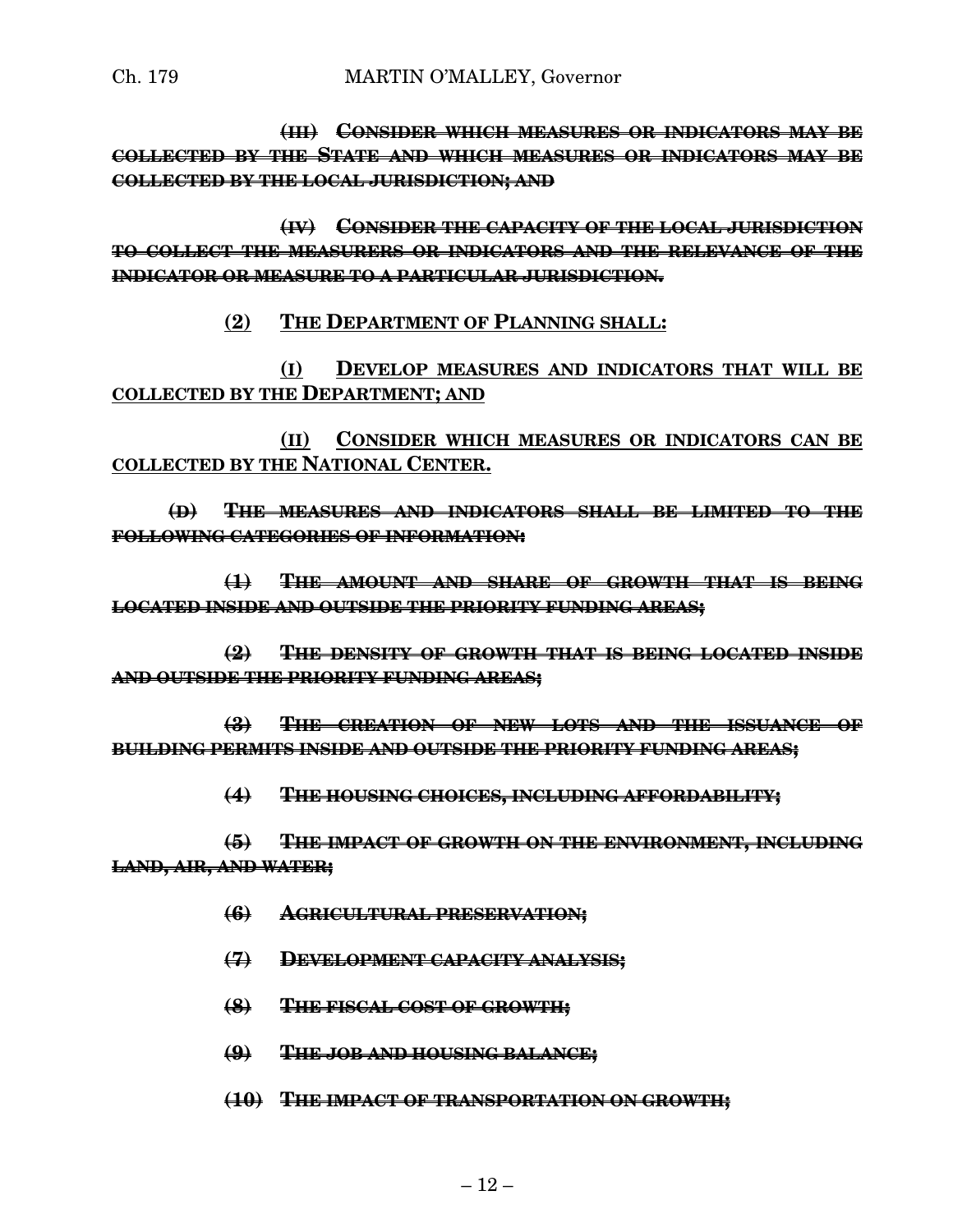## **(11) THE IMPACT OF GROWTH ON BUSINESS, INCLUDING JOB CREATION, FISCAL IMPACT, AGRIBUSINESS, TOURISM, AND FORESTRY; AND**

**(12) THE IMPACT OF GROWTH ON CULTURAL AND HISTORIC RESOURCES.**

**(E) ON OR BEFORE JANUARY 1 OF EACH YEAR, THE DEPARTMENT OF PLANNING, IN CONSULTATION WITH THE NATIONAL CENTER, SHALL SUBMIT A REPORT TO THE GOVERNOR AND GENERAL ASSEMBLY, IN ACCORDANCE WITH § 2–1246 OF THE STATE GOVERNMENT ARTICLE, ON THE MEASURES AND INDICATORS COLLECTED UNDER THIS SECTION.**

#### **Article – Environment**

4–103.

 $(a)$   $(1)$  A county or municipality may issue grading and building permits as provided by law.

 $\left( 2\right)$  A grading or building permit may not be issued until the developer:

 $\leftrightarrow$  Submits a grading and sediment control plan approved by:

1. The appropriate soil conservation district; or

2. A municipal corporation in Montgomery County that is designated under paragraph (4) of this subsection; and

(ii) Certifies that all land clearing, construction, and development will be done under the plan.

(3) Criteria for sediment control and the procedure for referring an applicant to the appropriate soil conservation district shall be acceptable to the soil conservation district and the Department of the Environment.

(4) A soil conservation district may delegate approval authority of a grading and sediment control plan to a municipal corporation in Montgomery County that:

(i) Has its own sediment control review provisions that are at least as stringent as the provisions of the grading and sediment control plan of the soil conservation district;

(ii) Issues sediment control permits; and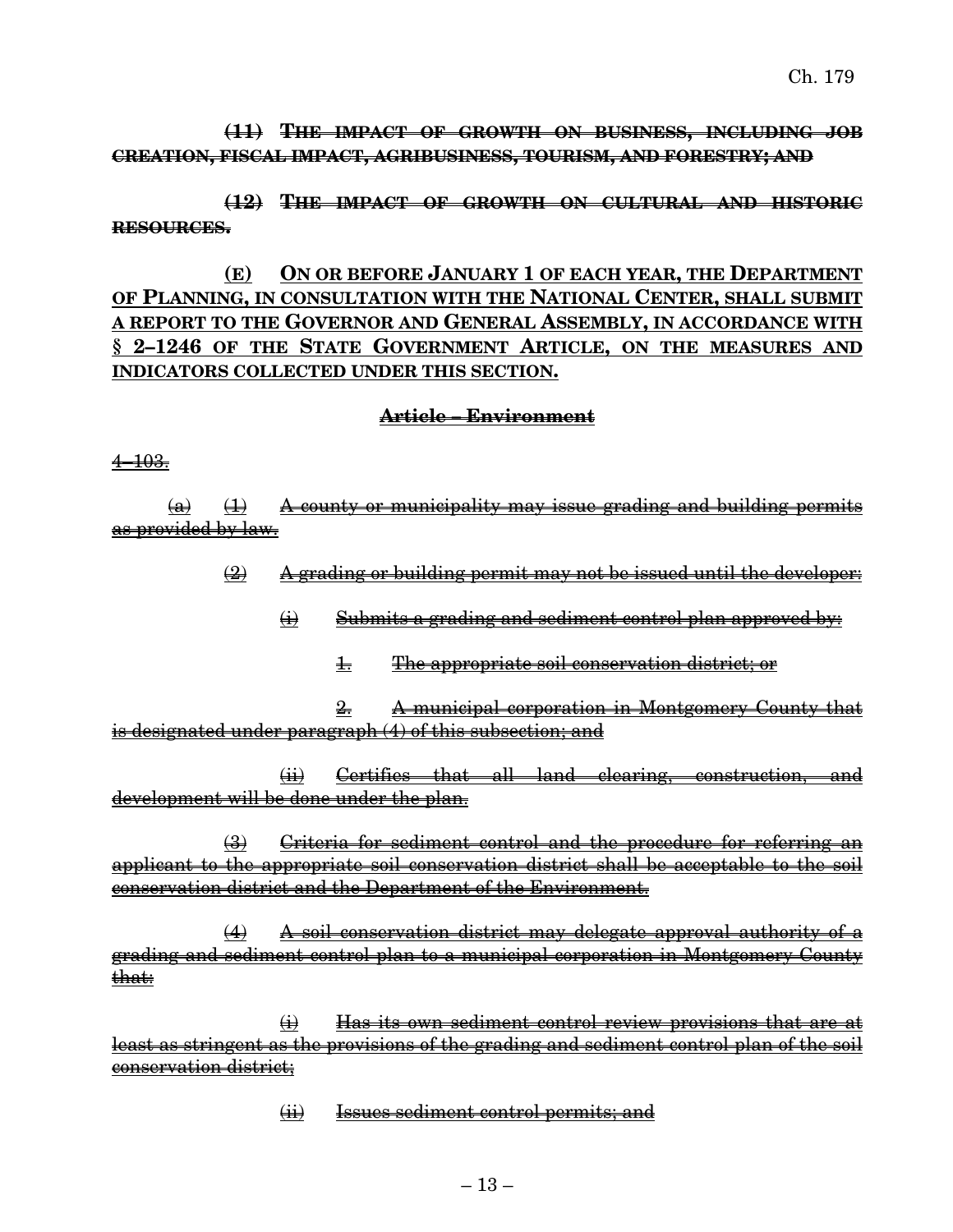(iii) Meets the necessary performance standards established by written agreement between the district and the municipal corporation.

## **(5) A GRADING OR BUILDING PERMIT FOR A DISTURBANCE OF 40,000 SQUARE FEET OR MORE MAY NOT BE ISSUED IF PROHIBITED UNDER ARTICLE 66B, § 3.10 OF THE CODE.**

#### 4–204.

(a) **(1) [**After July 1, 1984, unless**] UNLESS** exempted, a person may not develop any land for residential, commercial, industrial, or institutional use without submitting a stormwater management plan to the county or municipality that has jurisdiction, and obtaining approval of the plan from the county or municipality.

**(2)** A grading or building permit may not be issued for a property unless:

**(I) [**a**] A** stormwater management plan has been approved that is consistent with this subtitle**; AND**

**(II) ISSUANCE IS NOT PROHIBITED UNDER ARTICLE 66B, § 3.10 OF THE CODE**.

 $-324.$ 

(a) **(1) [**Subject**] EXCEPT AS PROVIDED IN PARAGRAPH (2) OF THIS SUBSECTION, AND SUBJECT** to the provisions of this section, the Department may issue a discharge permit if the Department finds that the discharge meets:

**[(**1**)] (I)** All applicable State and federal water quality standards and effluent limitations; and

**[**(2)**] (II)** All other requirements of this subtitle.

## **(2) THE DEPARTMENT MAY NOT ISSUE A PERMIT UNDER THIS SECTION IF PROHIBITED UNDER ARTICLE 66B, § 3.10 OF THE CODE.**

## **Article – State Finance and Procurement**

<del>5–7A–02.</del>

(c) By December 1**, [**1992**] 2009,** the Governor shall establish procedures for review of State projects under subsection (a) of this section, and each local jurisdiction shall establish procedures for the review of local projects under subsection (b) of this section, to: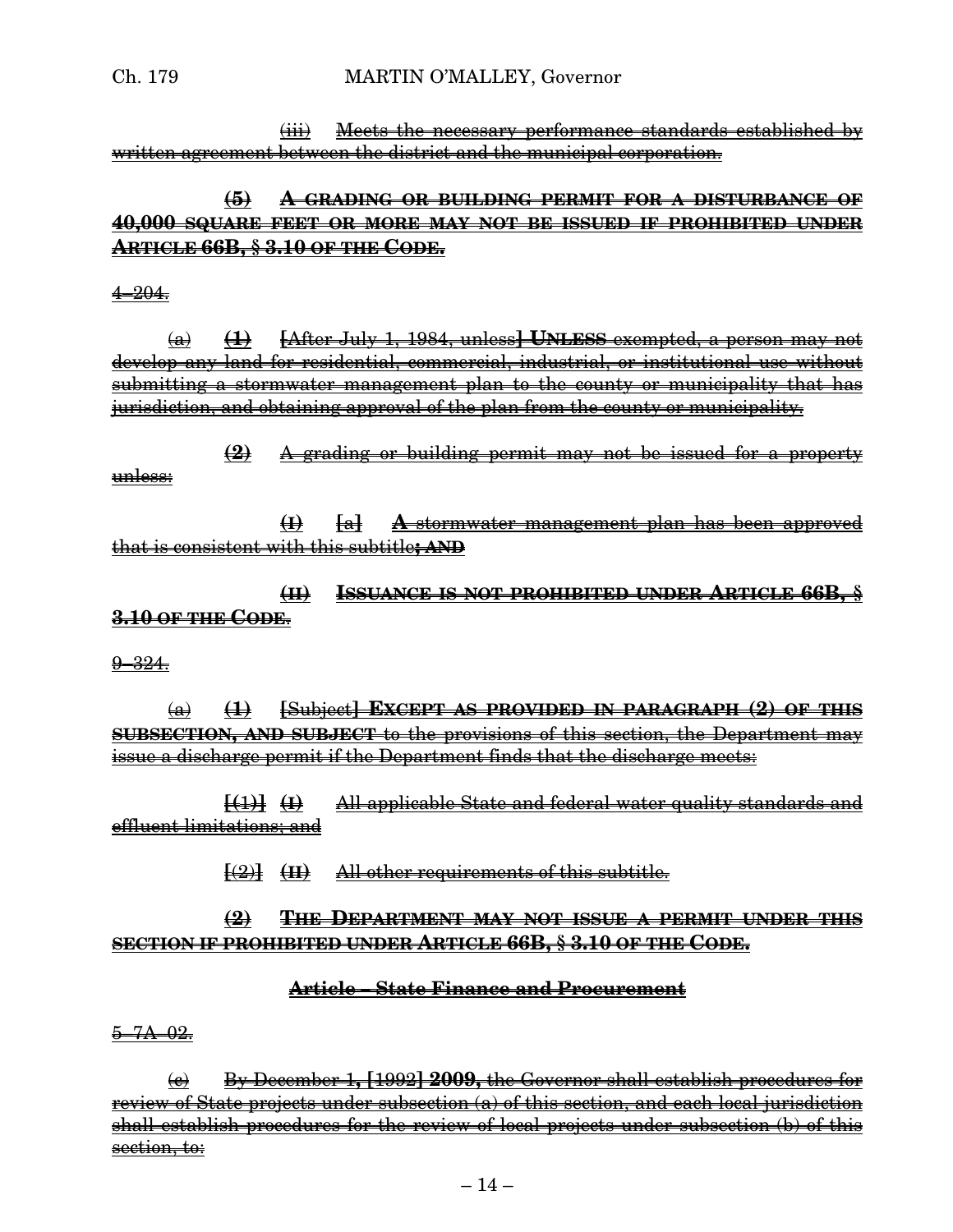$\overline{1}$  ensure that the projects are consistent with their respective policy and plans; **[AND]**

## (2) **PRIORITIZE FUNDING FOR PROJECTS BASED ON THE DEGREE OF INCREMENTAL PROGRESS MADE TOWARD SATISFACTION OF THE STATEWIDE LAND USE GOAL SET FORTH IN ARTICLE 66B, § 3.10 OF THE CODE; AND**

#### **(3)** evaluate extraordinary circumstances under subsections (a)(2) and  $(b)(2)$  of this section, respectively.

## SECTION 2. AND BE IT FURTHER ENACTED, That:

(a) After consulting with local governments, the National Center for Smart Growth Research and Education at the University of Maryland College Park, and other stakeholders, the Task Force on the Future for Growth and Development, as established by Chapter 381 of the Acts of the General Assembly of 2006, as amended by Chapter 626 of the Acts of the General Assembly of 2007, shall make recommendations, on or before July 1, 2009, on the identification of additional measures and indicators that the State, the National Center, or a local jurisdiction should be required to collect in the following categories of information:

- (1) Housing choices, including affordability;
- (2) The impact of growth on the environment, including land, air, and

water;

- (3) The fiscal cost of growth;
- (4) The job and housing balance;
- (5) The impact of transportation on growth;

(6) The impact of growth on business, including job creation, fiscal impact, agribusiness, tourism, and forestry; and

- (7) The impact of growth on cultural and historic resources.
- (b) The Department of Planning shall**:**

(1) adopt regulations as required by Section 1 of this Act on or before July 1, 2010; and

 $\left(\frac{2}{2}\right)$  provide BayStat, the National Center, and other entities with the data provided in the annual reports required by Section 1 of this Act.